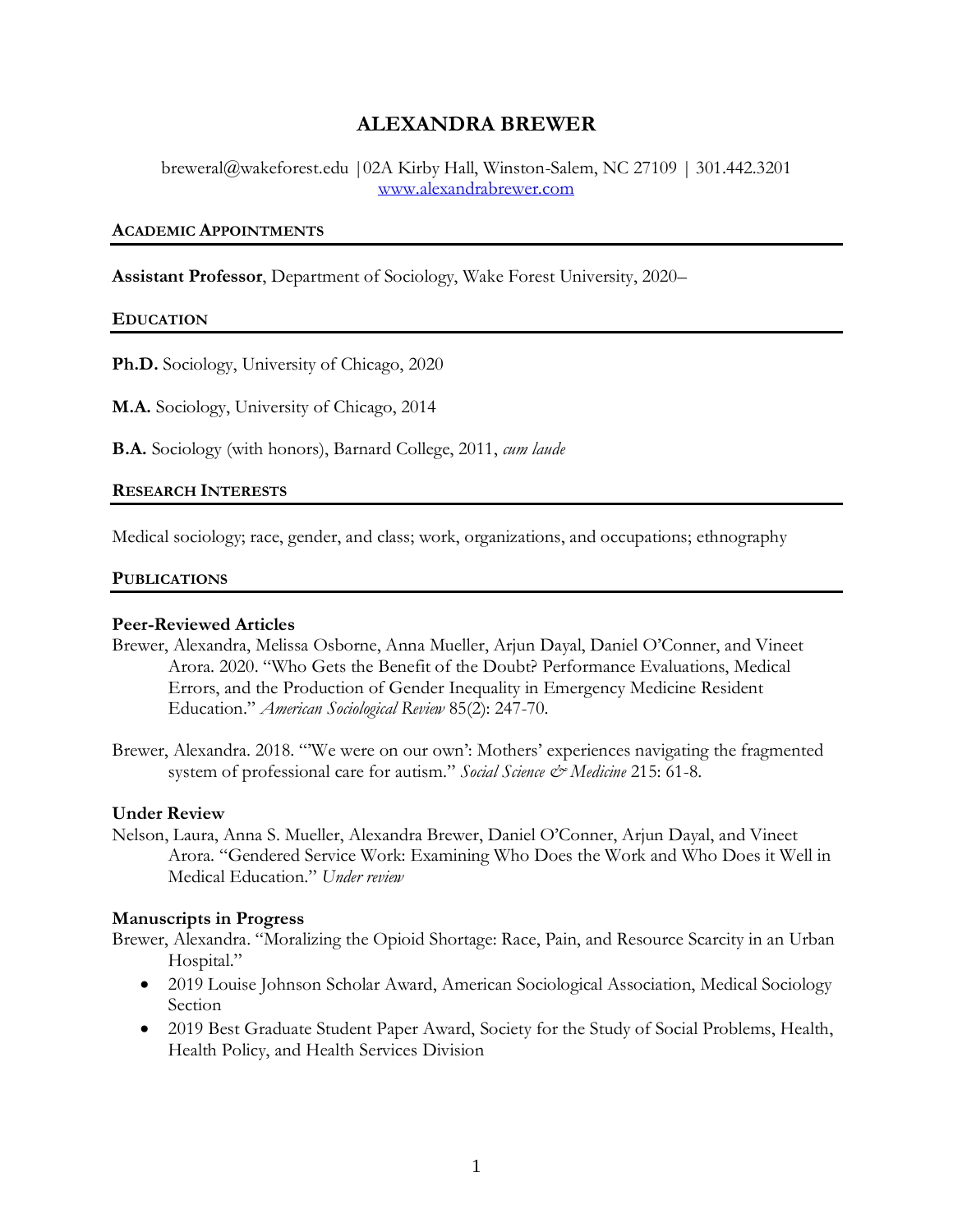Brewer, Alexandra, Laura Nelson, Rebecca Ewert, Anna Mueller, Arjun Dayal, Daniel O'Connor, and Vineet Arora. "Dangerously Underconfident: Gender and the Cultivation of Professional Role Confidence in Emergency Medical Education."

## **FELLOWSHIPS AND GRANTS**

| 2019    | University of Chicago Social Science Division Dissertation Fellowship (\$27,000)                                  |
|---------|-------------------------------------------------------------------------------------------------------------------|
| 2019    | ASA Student Forum Travel Grant (\$250)                                                                            |
| 2018    | Charles R. Henderson Fund Research Grant, Department of Sociology, University<br>of Chicago (\$3000)              |
| 2018    | Research Travel Grant from the Orin Williams Fund, Division of Social Sciences,<br>University of Chicago (\$3000) |
|         |                                                                                                                   |
| 2018    | Lee Travel Grant, Society for the Study of Social Problems (\$75)                                                 |
| 2018    | Center for the Study of Race, Culture, and Politics Graduate Research Grant,                                      |
|         | University of Chicago (\$1500)                                                                                    |
| 2018    | Society for Social Research Travel Grant (\$200)                                                                  |
| 2018    | Travel Grant, Impairment in the Social World, Columbia University (\$150)                                         |
| 2017-18 | Graduate Student Affiliate, Center for Health and Social Science, University                                      |
|         | of Chicago                                                                                                        |
| 2017    | American Journal of Sociology Dissertation Fellowship (\$20,000)                                                  |
|         |                                                                                                                   |

### **HONORS**

| 2019   | Louise Johnson Scholar Award, American Sociological Association, Medical     |
|--------|------------------------------------------------------------------------------|
|        | Sociology Section                                                            |
| 2019   | Best Graduate Student Paper Award, Society for the Study of Social Problems  |
|        | Health, Health Policy, and Health Services Division,                         |
| 2019   | Chicago Ethnography Incubator Graduate Student Fellow, University of Chicago |
| 2018-9 | Robert Park Lectureship, Department of Sociology, University of Chicago      |
| 2011   | Graduation with Distinction (cum laude), Barnard College                     |
| 2011   | Honors in Sociology, Barnard College, 2011                                   |
|        |                                                                              |

# **PRESENTATIONS**

"Moralizing the Opioid Shortage: Race, Pain, and Resource Scarcity in an Urban Hospital"

- Inequality Working Group, University of Chicago, February 28, 2019
- Midwest Sociology Society Annual Meeting, Chicago, April 18, 2019
- Society for the Study of Social Problems Annual Meeting, New York, August 9, 2019
- American Sociological Association Annual Meeting, New York, August 12, 2019

"Errors, Blame, and the Benefit of the Doubt: Examining the Production of Gender Inequality in Emergency Medical Education"

• American Sociological Association Annual Meeting, Philadelphia, August 13, 2018

"Dangerously Underconfident: Gender and the Cultivation of Professional Role Confidence Emergency Medical Education"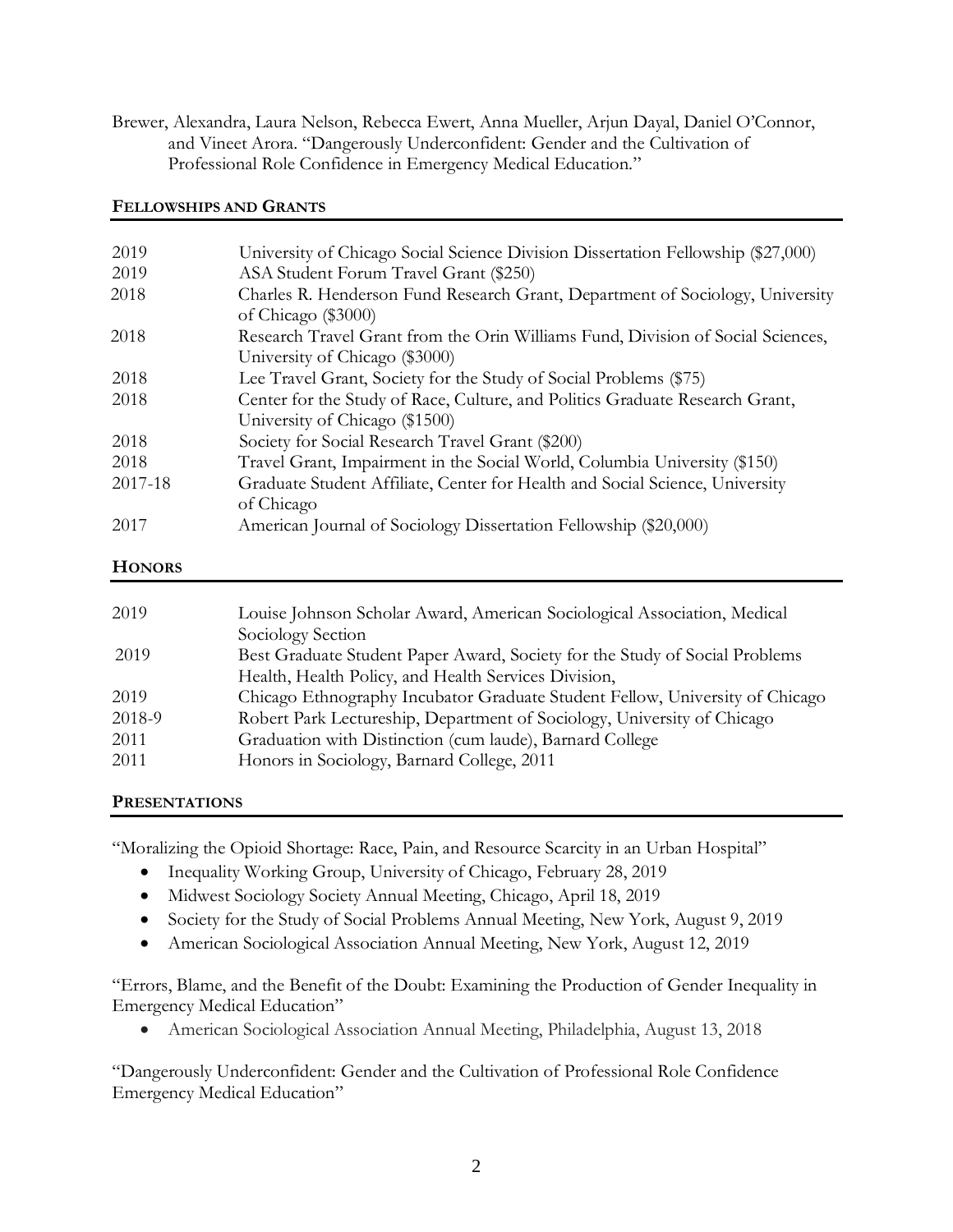- American Sociological Association Annual Meeting, Philadelphia, August 13, 2018
- Gender and Sexualities Working Group, University of Chicago. May 8, 2018
- Social Theory and Evidence Workshop, University of Chicago. April 30, 2018

*"*The Deserving Pain? : Determining Legitimacy of Opioid Use in Sickle Cell Patients"

- Impairment and the Social World Conference, Columbia University. March 22, 2018
- Chicago Ethnography Conference, University of Chicago. March 17, 2018
- Society for the Study of Social Problems Annual Meeting, Philadelphia, August 11, 2018
- American Sociological Association Annual Meeting, Philadelphia, August 12, 2018

*"* Decentralization of Medical Knowledge and the Cost of Coordinating Care"

• American Sociological Association Annual Meeting, Montreal, Canada

# **TEACHING EXPERIENCE**

# **Instructor**

Sociological Theory (2020) Money, Markets, and Medicine (2020) Sociology of Medicine (2019) Sociology BA Thesis Seminar (research methods for thesis work) (2016-19) Self, Culture, Society I (undergraduate social theory core sequence) (2015, 2016)

# **Teaching Assistant**

Self, Culture, Society I, II, & III (undergraduate social theory core sequence) (2014-15) English Teaching Assistant through the French Ministry of Education, Argenteuil, France (2011-12)

# **RESEARCH EXPERIENCE**

| 2019-20 | Graduate Research Assistant, Dr. Vineet Arora, Evaluating IGNITE (Improving<br>Graduate medical and Nursing Interprofessional Team Experiences). Responsibilities include<br>designing study, managing IRB, collecting interview data, and analyzing data.                                                               |
|---------|--------------------------------------------------------------------------------------------------------------------------------------------------------------------------------------------------------------------------------------------------------------------------------------------------------------------------|
| 2019-20 | Graduate Research Assistant, Dr. Anna Mueller, Professional Experiences of Women and<br>Minorities in Emergency Medicine. Responsibilities include designing study, managing<br>IRB, study recruitment, collecting ethnographic and interview data, developing<br>coding nodes, analyzing data, and writing manuscripts. |
| 2018-20 | Graduate Research Assistant, Dr. Anna Mueller, Gender Bias in Emergency Medical<br><i>Education</i> . Responsibilities include managing data analysis of multiple researchers,<br>analyzing data, and writing manuscripts.                                                                                               |
| 2010-11 | Undergraduate Research Assistant, Dr. Peter Bearman, Understanding Autism.<br>Responsibilities included grant writing, study recruitment, and analyzing data.                                                                                                                                                            |